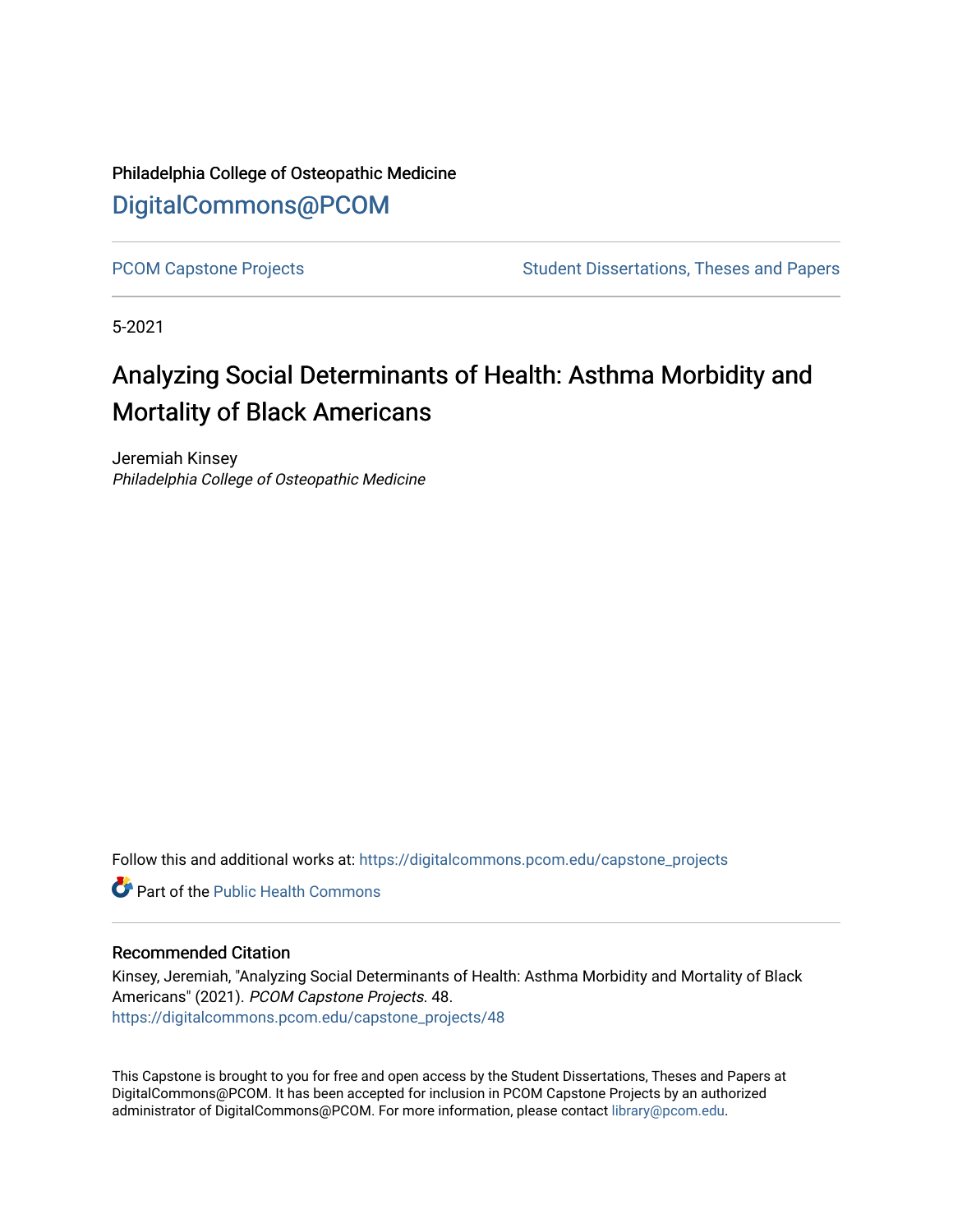Philadelphia College of Osteopathic Medicine Graduate Program in Biomedical Sciences School of Health Sciences

### **Analyzing Social Determinants of Health: Asthma Morbidity and Mortality of Black Americans**

A Capstone in Public and Population Health Leadership by Jeremiah Kinsey Copyright 2021 Jeremiah Kinsey

Submitted in Partial Fulfillment of the Requirements for the Degree of Master of Science in Biomedical Sciences, Public and Population Health Leadership Concentration May 2021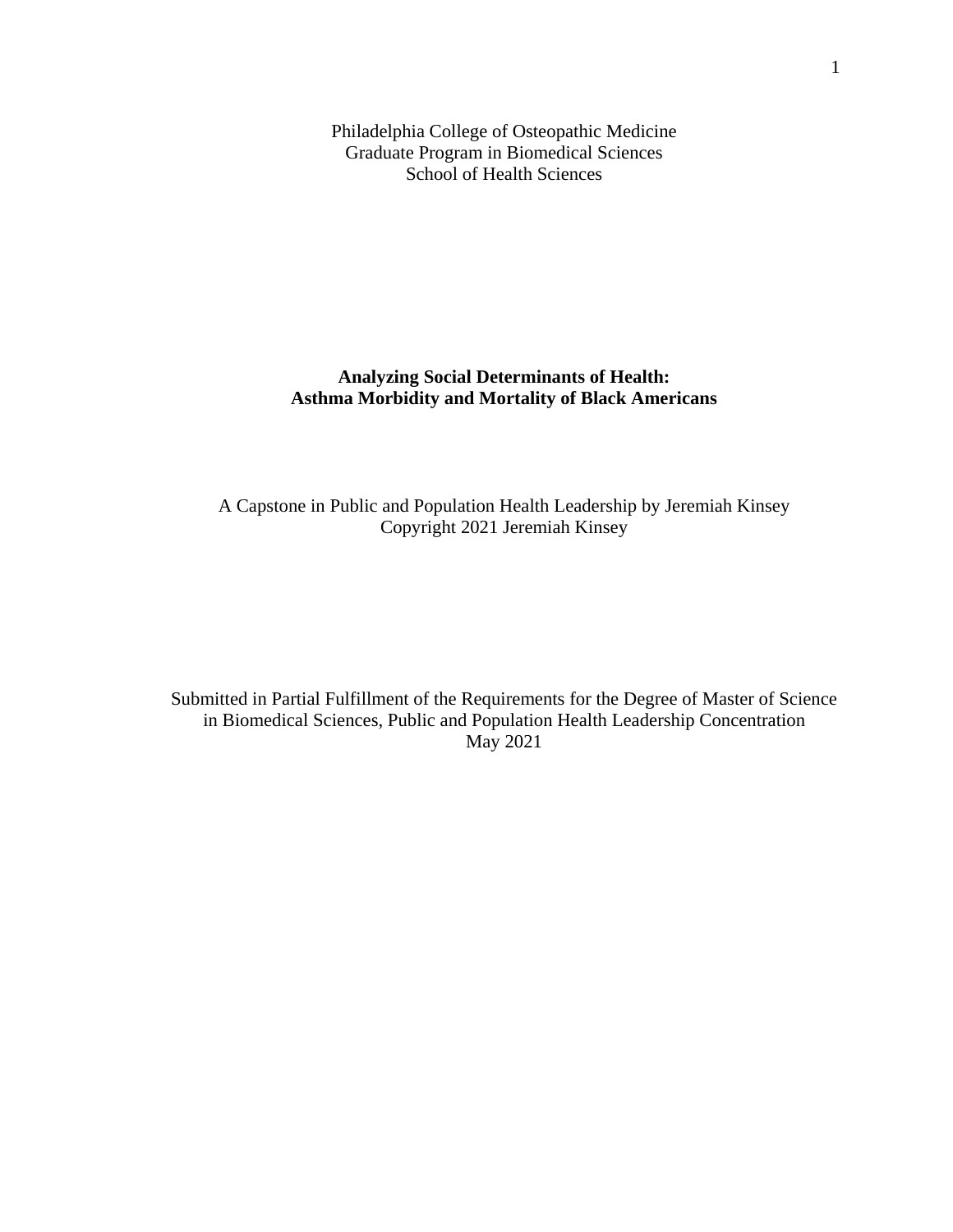# **ABSTRACT**

Asthma is the most common respiratory disease in the United States with over 20 million Americans living with the disease in 2019. Black Americans share a disproportionate amount of these cases, having a higher incidence of asthma morbidity and a higher prevalence of asthmatic episodes. In addition, Black American asthma mortality rates are 75% higher than that of White counterparts according to the Center for Disease Control and Prevention (CDC). This study investigates the social determinants of health (SDOH) associated with asthma mortality of Black Americans.

Unfortunately, SDOH and socioeconomic status (SES) can paint an asthmatic patient's outcome. Exposure and risk factors become more prevalent as SES decreases. Increased exposure to poor housing, stress, and air pollution significantly affects the rate of asthma in all races and ethnicities. However, in the U.S, Black Americans are among the few race groups that have disproportionate representation in neighborhoods with lower SES. Despite the development and treatment of asthma with corticosteroid inhalants, Black Americans are still five times as likely to visit the ER due to asthma.

By acknowledging and understanding the key factors that enable this disparity, steps can be taken to mitigate negative effects and ensure better patient outcomes for this population.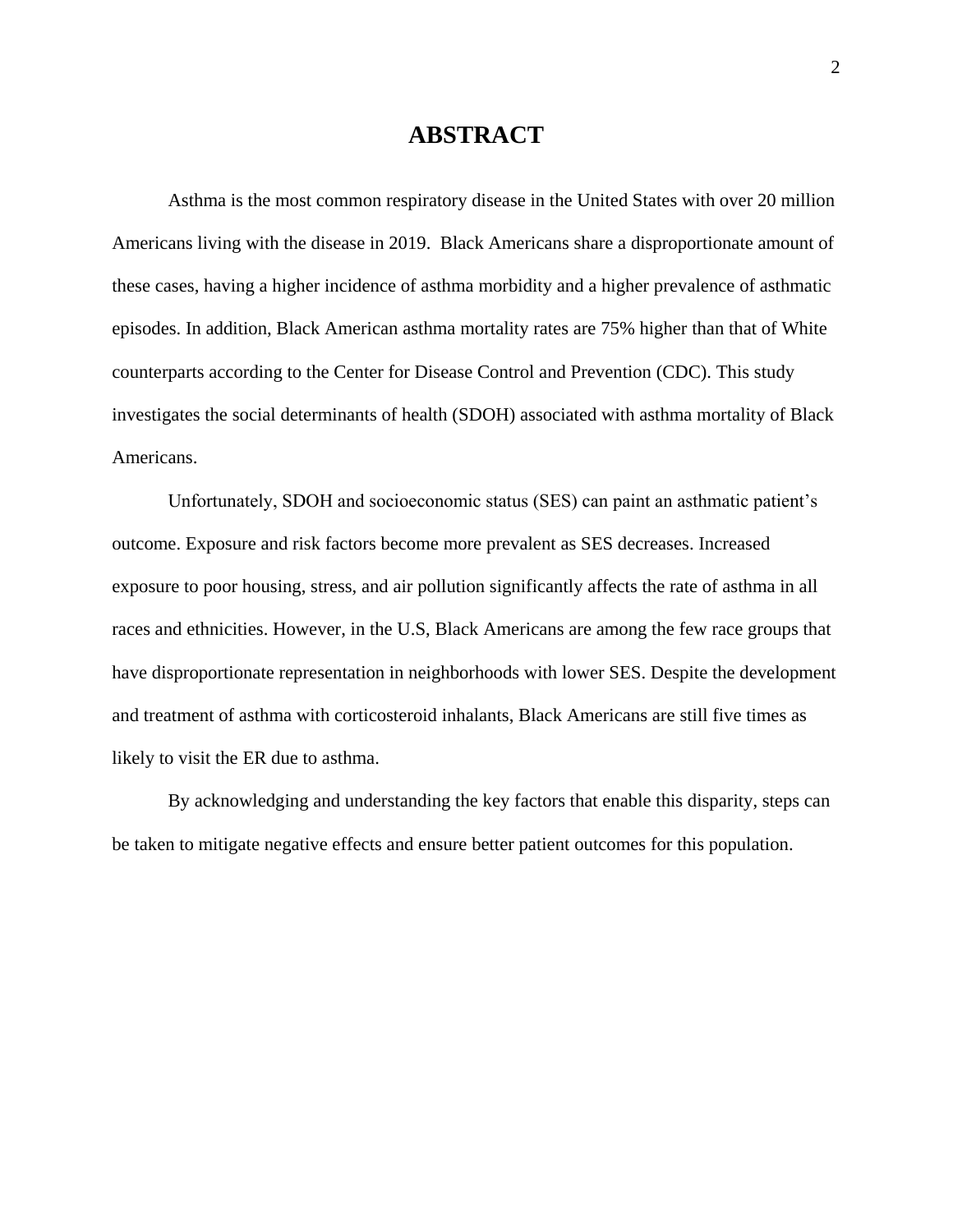# **INTRODUCTION**

Asthma, characterized as an epidemic that disproportionately affects children and underserved minorities, is the most common respiratory disease in the United States affecting over 25 million people (Akinbami, 2015). Black Americans are disproportionately diagnosed with asthma at 1.25 times the asthma prevalence rate and experience twice the asthmatic mortality rate of the U.S. general population. Black Americans are also more likely to visit the emergency department, experience hospitalization, and/or die from asthma complications than the general population. These experiences lead to higher healthcare costs, more days missed from school and work, higher mortality rates, and a combined economic impact of more than \$80 billion annually (Inserro, 2018). Common triggers of asthmatic episodes include allergens or irritants, environmental exposures, food allergens, certain medications, hyperventilation, and physical exertion (Goseva et al., 2015). The increasing prevalence of Asthma in Black communities highlights a growing public health disparity in the United States.

Asthma can be classified as a complex multifactorial disease influenced by biological, environmental, and social factors. Race and ethnicity may cause variable severities of asthma in patients due to certain race and/or ethnicities (e.g., Blacks, Puerto Ricans) disproportionally having lower socioeconomic status (SES) in the United States. Populations with low SES endure a prevalence of asthma 1.5 times that of populations with high SES (Sullivan et al., 2020). These populations are also more susceptible to developing asthmatic complications due to lack of healthcare access, poor environmental factors, genetic variability, stress, and cultural factors. Poverty is associated with an increase in asthma morbidity rates; with 20% of children in the U.S living in poverty and 38.2% of them being Black.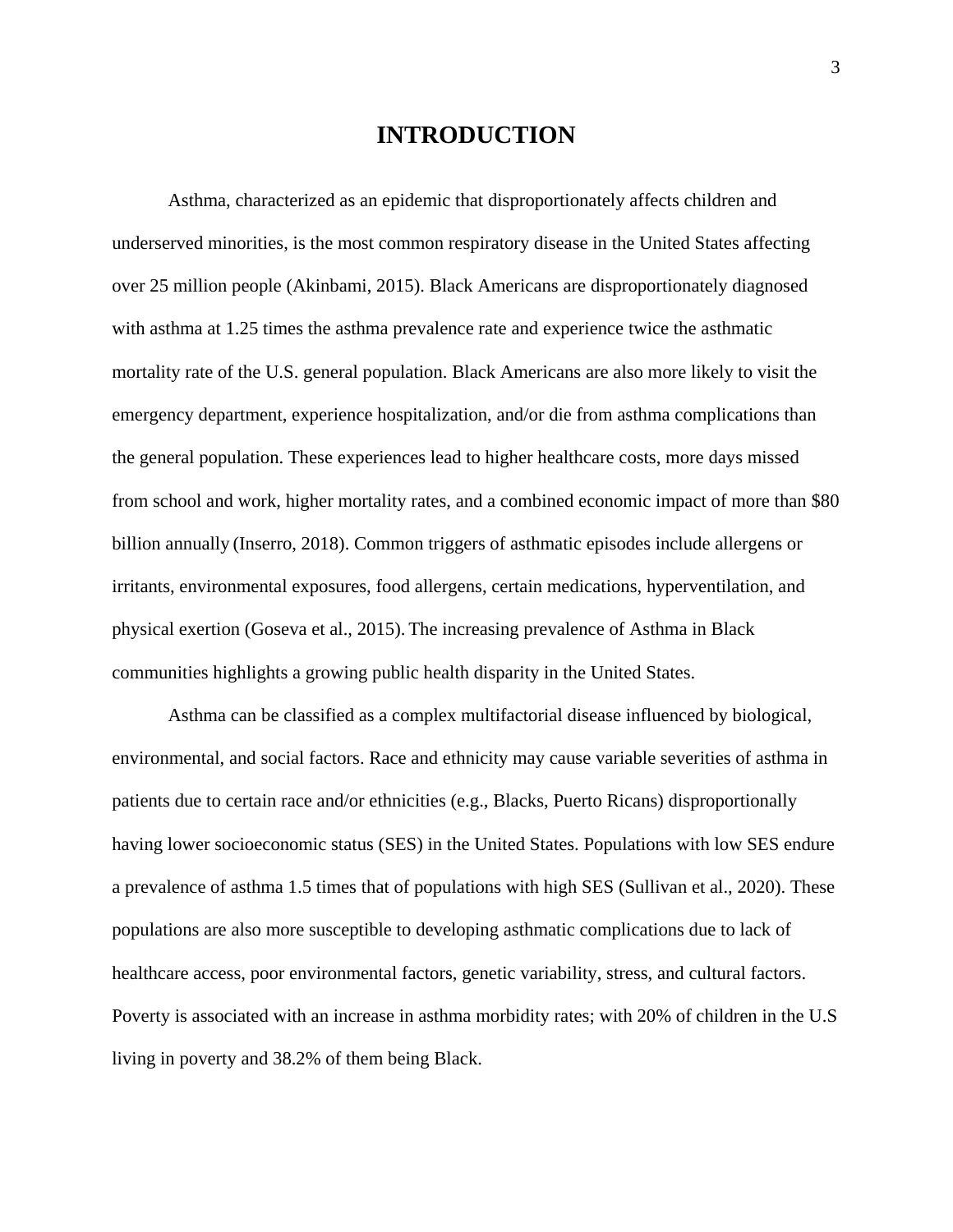The United States Department of Health and Human Services (HHS) groups Social Determinants of Health (SDOH) into 5 domains: Economic stability, education access and quality, healthcare access and quality, neighborhood and built environment, and social and community context. This literature review will examine each SDOH domain, as outlined by HHS, and draw conclusions to their effects on the prevalence of asthma in Black American communities.

### **BACKGROUND**

### **Economic Stability**

Black households have the lowest average median household income of any race group in the United States, with an average of \$45,438 in 2019 (Semega et al.). This is well below the national average household income of \$68,703 of the same year. In comparison, in 2019, the average median income of white families in the US was \$72,204 (Semega et al.). This staggering \$26,766 difference can be attributed to discriminatory policies established in the late-19<sup>th</sup> century to the mid-20th century. The Jim Crow laws, which saw Blacks segregated from White counterparts in almost every aspect of life, and redlining, which disallowed Blacks from gaining financial wealth through homeownership, are examples of policies implemented to limit the influence and wealth of Black Americans. Black schools segregated during the Jim Crow era received considerably less educational funding and resources than White schools, leading to less educational attainment within the Black community. Similarly, redlining in the US disallowed Blacks from receiving loans from banks to own homes or invest in businesses.

Education and homeownership are seen as a safe, consistent, and reliable investments that can build intergenerational wealth for many Americans. However, Black Americans were not privy to these wealth building opportunities. Even with the emergence of Historically Black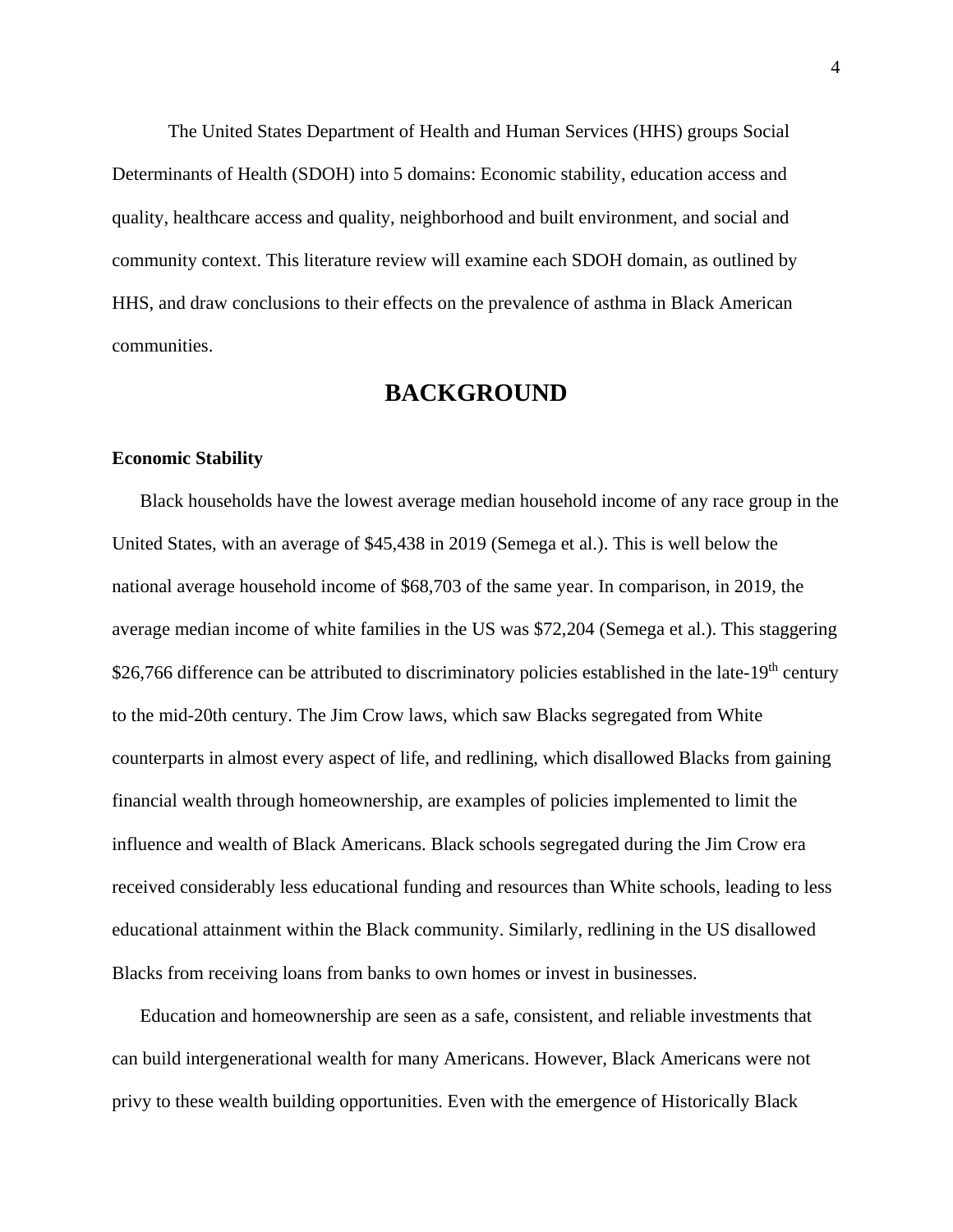Colleges and Universities (HBCUs), college educated Blacks received less resources and opportunities than college educated, and non-college educated Whites. Additionally, the U.S department of housing and urban development outlined the major barriers of homeownership in the United States to include (HUD Archives, 2010):

- lack of capital for the down payment and closing costs;
- lack of access to credit and poor credit history;
- lack of understanding and information about the homebuying process, especially for families for whom English is a second language;
- regulatory burdens imposed on the production of housing;
- continued housing discrimination.

These major barriers are more evident when noting past discriminatory laws and policies that made it difficult for Blacks to own wealth in the United States. The wealth gap between Black and White Americans is credited to the lasting impact that these practices had on Black Americans as there continues to be a negative downstream effect. Data from Survey of Consumer Finances (SCF) suggests that a primary residence represented 62% of the median homeowner's total assets and 42% of the median homeowner's wealth (Neal, 2010). Additionally, White households are more likely to receive inheritances or financial gifts and in greater value than inheritances or financial gifts received by Black Americans (Shapiro et al., 2013). Among these inheritances and financial gifts are homes left by grandparents and parents to be passed down to grandchildren and children, thus contributing to intergenerational assets and wealth.

Devaluation of home values is a reality for many Black homeowners. After controlling for house build type and neighborhood amenities Perry et al. determined than Black homes are valued at 23% less than White homes and the devaluation of Black neighborhoods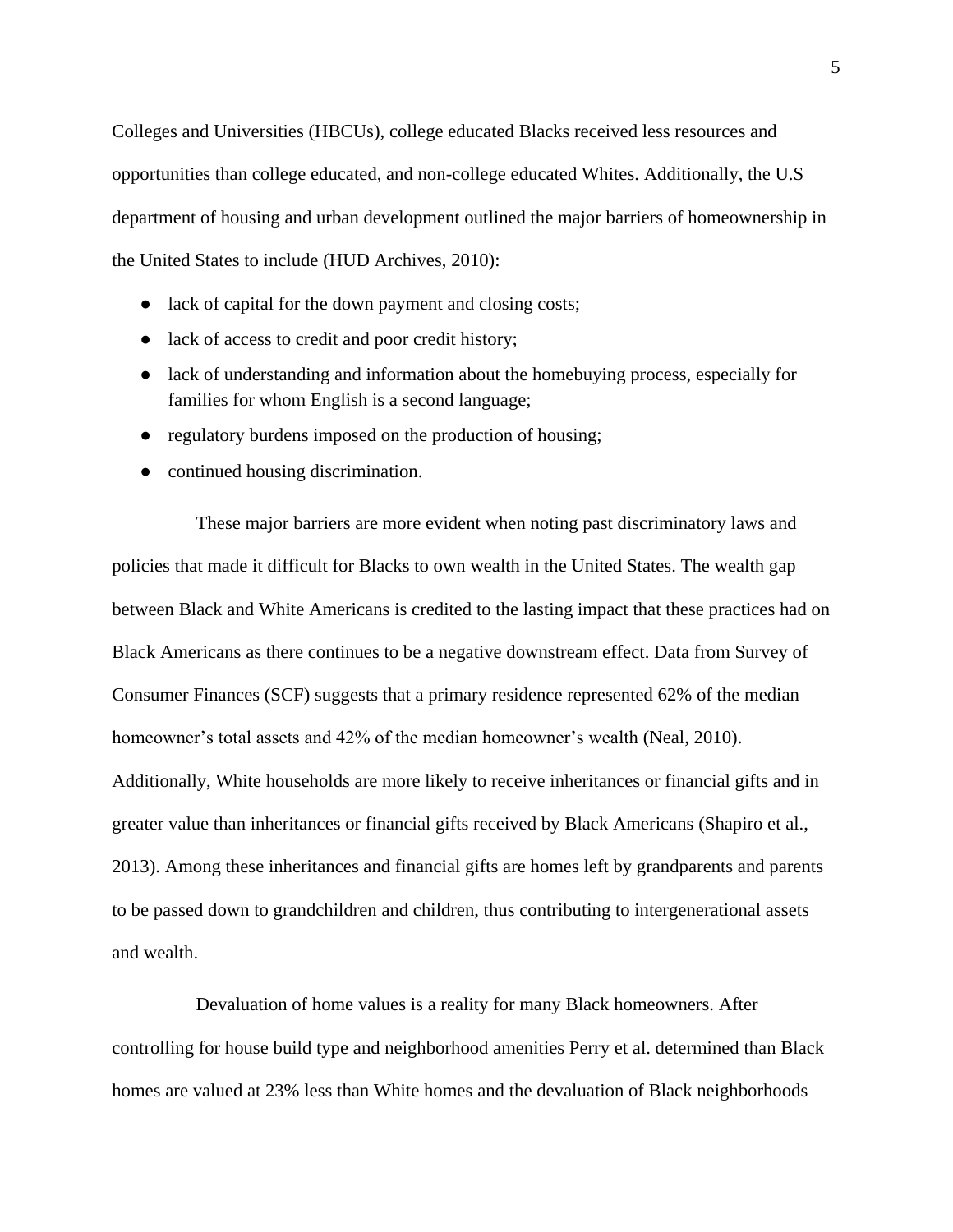amounts to an average of \$48,000 loss per home with a cumulative loss of \$156 billion (2018). The undervaluation of Black homes has other social consequences, as Black homeowners may have less wealth accumulation over time compared to White counterparts. Lack of accrued wealth may significantly alter life decisions such as starting a business or affording college tuition for offspring, two scenarios that allow for upward SES mobility.

It is hypothesized that undervaluation of Black neighborhoods may stem from phycological factors such as conscious and subconscious racial bias. Slavery reduced Blacks to property and, after being freed, internalized stereotypes and dehumanizing ideals were used to justify discriminatory laws and practices. The aftermath of these discriminatory laws contributes to the lack of quality education and housing (two factors used to assess home value) in many Black neighborhoods. It is unsure whether these evaluating factors (education and housing quality), bias, or both have led to the undervaluation of Black neighborhoods, but it is certain that past discriminatory laws continue to effect equitable valuation of Black neighborhoods and attainment of wealth.

SES in America can paint a pleasant or grim picture, as populations with higher SES can resource safe and sustainable housing, quality healthcare, higher education, and higher quality food and produce. Low SES populations are subjected to poorer housing, inadequate healthcare, education limitations (due to financial burdens), and food insecurity. Financial stability can influence many aspects of SDOH and can have either positive or negative effects on them. The interplay between low SES and disease has been studied and it is believed that illnesses, such as asthma, are mediated through environmental factors, access to health care, stress, and phycological/cultural variables(Wright et al., 2004).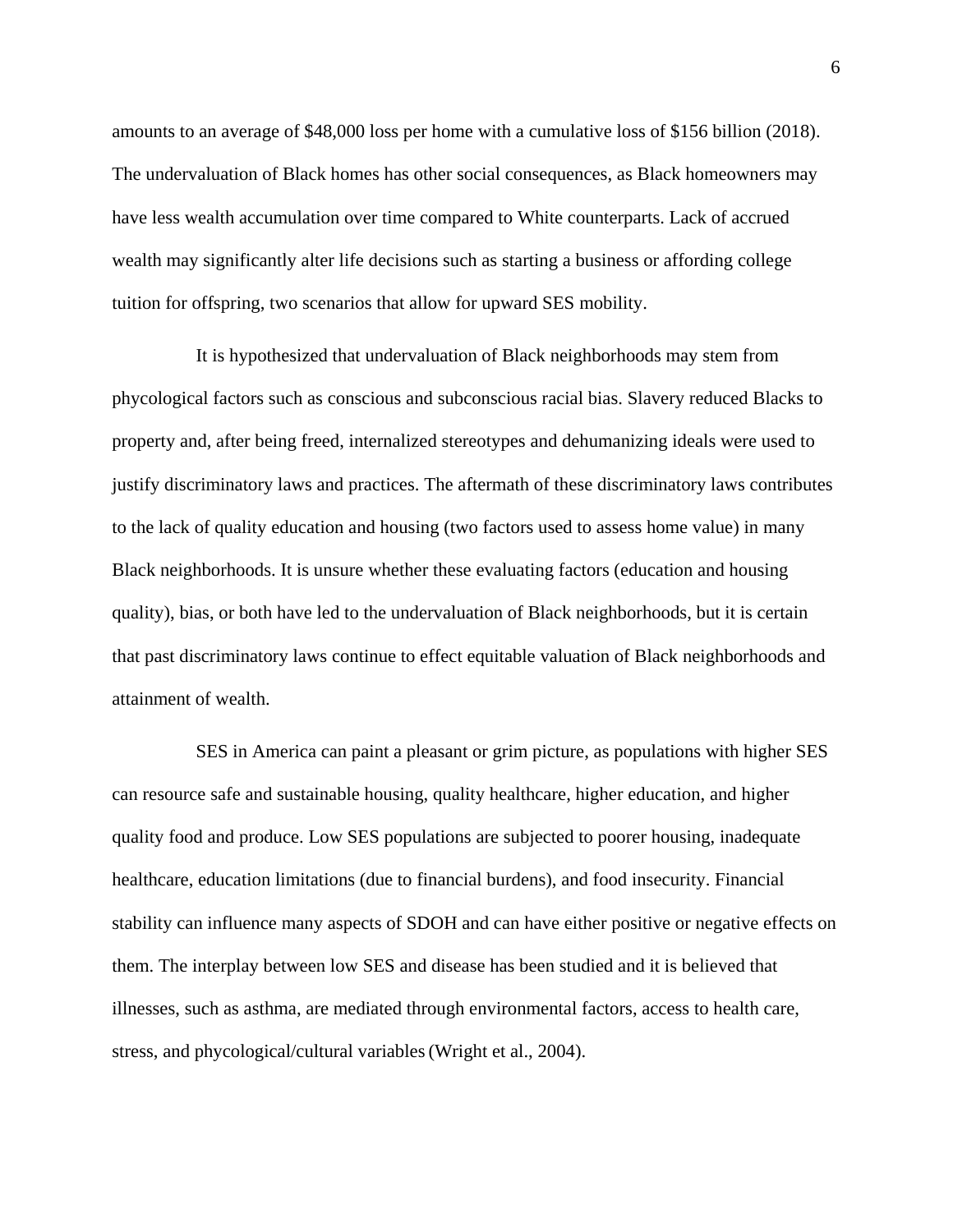#### **Neighborhood and Built Environment**

Environmental factors, including indoor and outdoor pollutants, can contribute to an increase in asthma prevalence. Populations residing in housing with a history of housing code violations (due to asthma related exposures, such as cockroaches, mice, and mold) correlated with population-level asthma morbidity regardless of poverty level. Many of these housing code violations occur in neighborhoods of low SES who have experienced the downstream effects of redlining in the 1930's (Sullivan et al., 2020). Redlining or credit rationing was a discriminatory practice that allowed private and federal banks to limit the amount of mortgage credit made available to racial and ethnic minorities. By not being able to secure loans, many Black Americans could not buy homes or fund developmental projects and businesses to contribute to personal wealth.<sup>6</sup> Without financial support, many of these neighborhoods were unable to keep up costly repairs or make upgrades to preexisting structures that eventually decayed with time.

When analyzing the neighborhood build environment there must be inclusion of physical and social variables, as they both determine the risk for asthma-related outcomes. Former neighborhoods subjected to "redlining" are still occupied by majority Black populations which have an increase in asthma morbidity. Housing in these areas identify as "poor housing" and usually accrue more housing violations than housing in other areas. Beck et al. found that children who lived in areas of the highest quartile of housing violation codes were 1.84 times more likely to experience asthma related hospitalizations compared to children that lived in the lowest quartile (Beck et al., 2014). In a national survey, poor housing quality was independently associated with asthma diagnosis, and ED visits. In comparison, home ownership was associated with lower incidence of asthma-related ED visits (Hughes et al., 2017).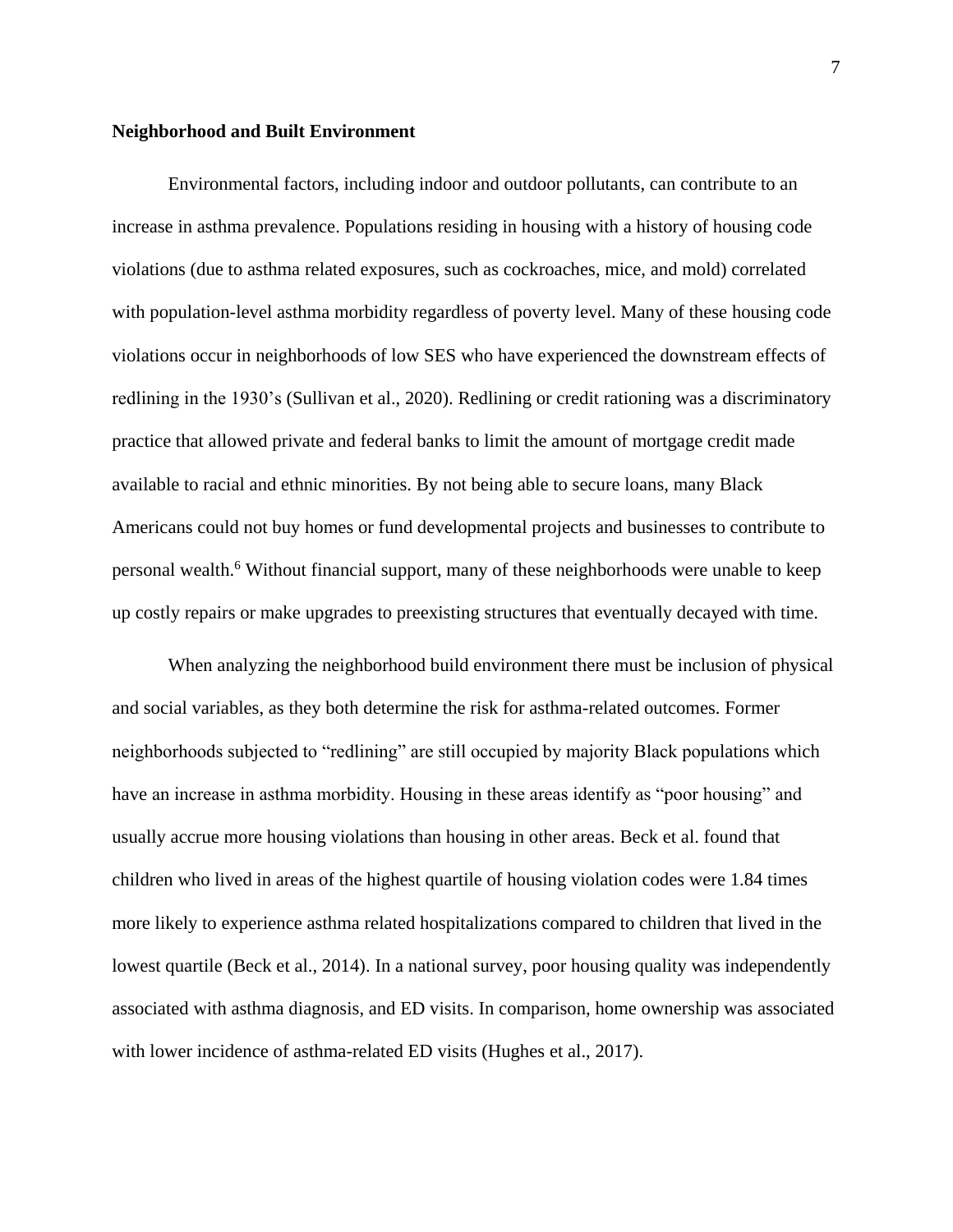The rate of neighborhood violence, a social variable, is associated with a higher prevalence of Asthma morbidity in children (Wright et al., 2004). In a study conducted by Wright et al., the stress of child caretakers was evaluated and analyzed (2004). Neighborhood violence showed positive correlation to amount of physiological stress on caretakers and modified caretaker behaviors (keeping children inside, smoking, decreased medication adherence). Minority caretakers were exposed to more violence and their modified behaviors due to the exposure of violence is linked to asthma morbidity in children. After controlling for income, employment status, caretaker education, housing problems, and other adverse life events it was found that violence was independently associated with asthma morbidity. Exposure to violence , a phycological stressor, can erode feelings of self-control and motivation to overcome adverse life events. Children who are kept indoors, due to violence, have more exposure to indoor allergens and more likely to develop obesity, which is linked to asthma morbidity (Wright et al., 2004). Additionally, violent and unpredictable environments are a barrier to drug adherence. Phycological stress may induce fear and cause inability to travel to the pharmacy or medical facility which in turn leads to a decrease in drug adherence and an increase in asthmatic symptoms in children.

Air pollution, a physical variable, is associated with a higher prevalence of asthma in children. In urban metropolitans, heavy traffic contributes to air pollution and diminished air quality for many people. These areas are usually characterized by a mix of people from different racial backgrounds and ethnicities. However, people of low SES within these urban metros are disproportionally subjected to the ramifications of air pollution. Furthermore, poorer communities are more likely to endure more environmental hazards due to their proximity to landfills, medical waste incinerators, diesel bus depots, and Superfund sites (Gwynn et al., 2001).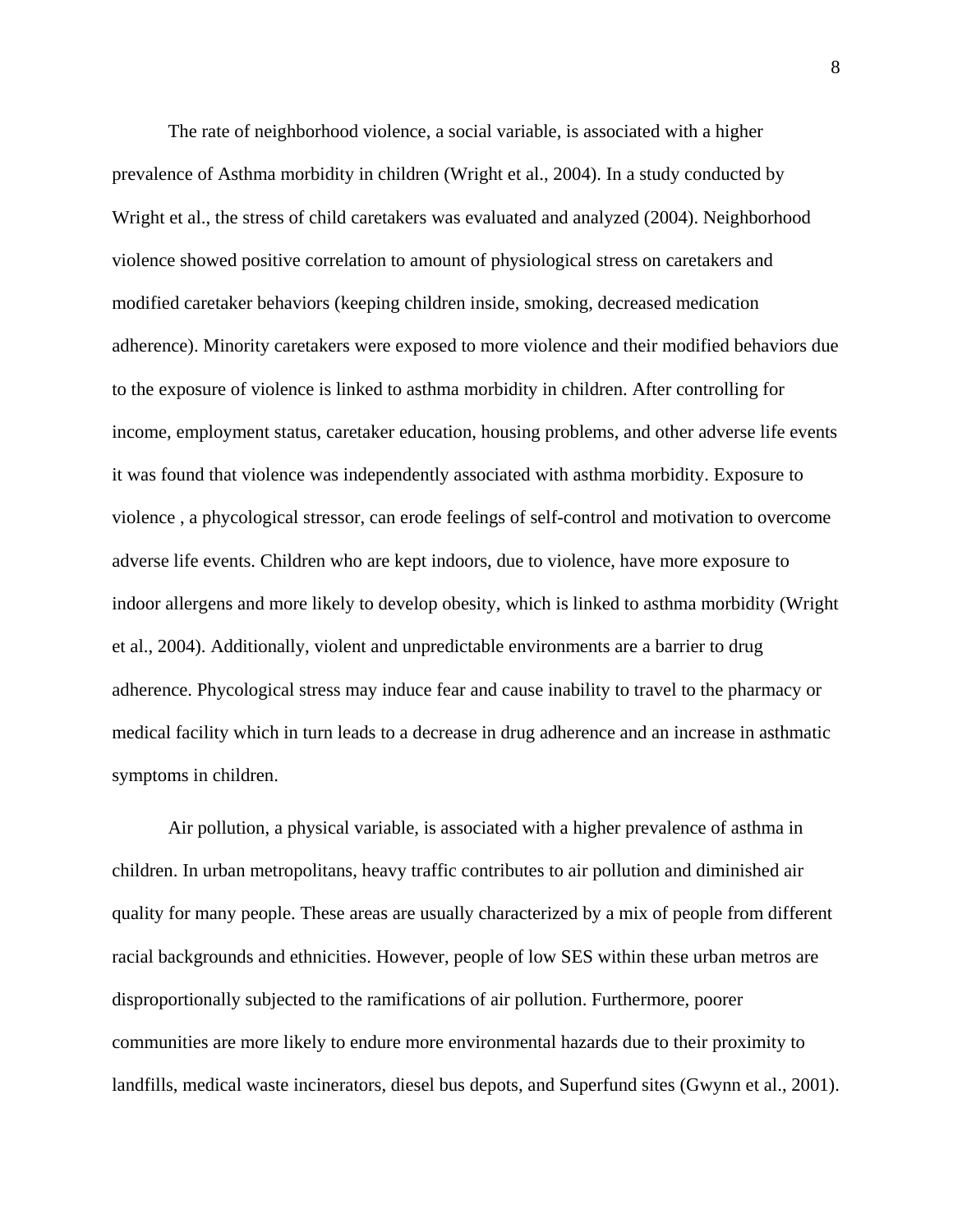Prolonged exposure to pollutants is associated with an increase of asthma morbidity rates and many populations with low SES bear a disproportioned burden of air pollution. More so, disparities in healthcare access within low SES populations may play a role in the susceptibility of air pollution on health.

#### **Healthcare Access and Quality**

Racial disparities exist in healthcare access and quality between Blacks and Whites (HHS, 2011). Racial and ethnic minorities are also more likely to differ in insurance type and healthcare quality than non-Hispanic Whites. Whereas non-Whites are more likely to be uninsured or have public insurance (e.g., Medicare, Medicaid, State child health insurance program, state sponsored, or government sponsored health plans). Holsey et al.(2013) provides support to the idea that non-Whites are more likely to be uninsured or have non-privatized insurance. Uninsured patients and patients with non-privatized insurance are also more likely unable to afford prescriptions thus leading to an elevated severity of illness upon clinical presentation and higher hospitalization rates due to lack of drug adherence. Differences in types of drug interventions can also be accounted for as well, where racial and ethnic minority children are more likely to use short acting bronchodilator drugs rather than long-acting antiinflammatory medicine, a more effective mediator for asthma. Additionally, uninsured populations are more likely to receive treatment in emergency departments settings than from primary care physicians. For example, between 2001 and 2003, Black children had higher hospitalization rates and mortality rates, due to asthma, than non-Hispanic Whites (Moorman et al., 2007). Asthma is the most common chronic respiratory disease in children and disproportionately impacts communities of color and low socioeconomic communities.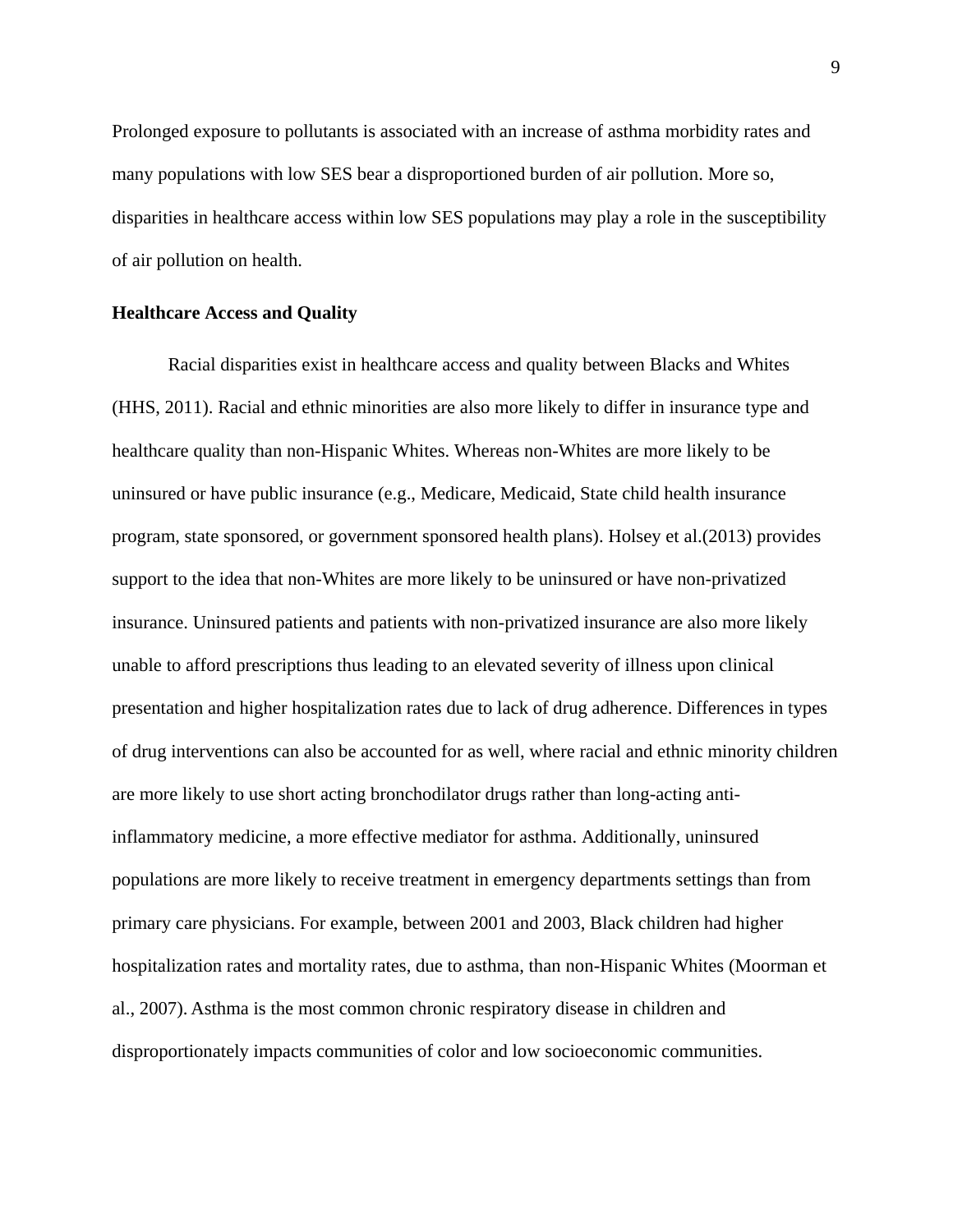In a study conducted by Brown et al., Black Americans were two times as likely to select the emergency department as their primary source of health care. The Emergency Department (ED) has become a safety net for many underinsured and uninsured populations. Medicaid patients are more likely to use emergency services than primary services due minimal copayment amounts and the ability to receive care for simultaneous concerns (Kim et al., 2017). This may appeal to patients who struggle with securing transportation to routine primary care visits (Kim et al., 2017). Without insurance, primary care can become extremely costly and health care is often inconsistent. In 2010, Black Americans used the emergency department 53.6% of the time when seeking healthcare in comparison to White Americans, who used the ED significantly less at 48.9%.

Blacks remain highly segregated, with 70% of Black Americans living in neighborhoods where the Black population is 50% or more (Perry et al., 2018). This in turn creates residential segregation which exacerbates the lack of physicians in majority Black neighborhoods. Due to the higher prevalence of families with lower SES in Black neighborhoods, there may be financial barriers that keep healthcare services from entering Black neighborhoods. The demand for healthcare is correlated to populations that can afford to pay for it (Gaskin et al., 2012). Physicians that do choose to operate in Black neighborhoods are more likely to have more patients on Medicaid or uninsured than in more diverse neighborhoods. In turn, this can create a financial constraint that inhibits physicians from providing high quality care and referring patients for specialty care. The current national shortage of primary care physicians (PCP) may amplify the lack of PCP in Black neighborhoods, as Blacks are more likely to live in PCP shortage areas than Whites, at 24.8% and 13.2%, respectively (Gaskin et al., 2012).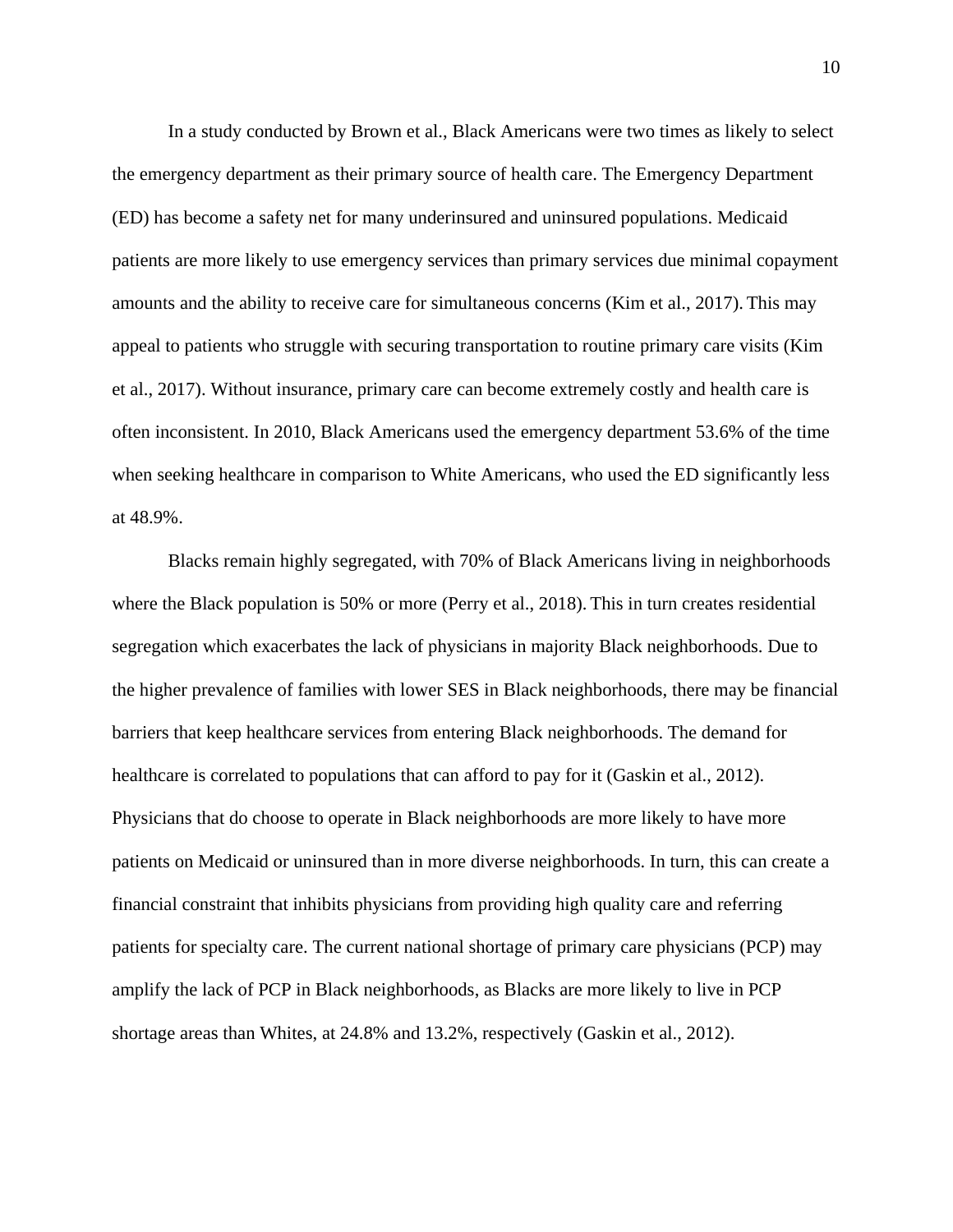#### **Education Access and Quality**

Socioeconomic position (SEP) relates to "social class" which is measured by education, occupation, and income on individual, household, and/or neighborhood levels. SEP correlates to SES and determines risk factors associated with asthma morbidity and mortality. A study conducted by Wolla et al. finds that education level and income are strongly correlated in the Unites States, as households with higher levels of education have more financial stability to withstand sudden life changes or financial hardships (2017). Therefore, individuals with higher educational attainment are more likely to have higher SES than the general population. This theory works vice-versa as well, with children of high SES families obtaining post-secondary education at greater rates than children of families with low SES.

Historically, post-secondary education has allowed for more accessible class mobility. Obtaining a more specialized education can increase individual capital through demand for skillful services. Generally, more demand of specialized skills positively correlates to a higher salary for individuals with them. Therefore, post-secondary education is associated with a higher average income and greater job security. In fact, college graduates earn an average of \$32,000 more annually than high school graduates without college education and the incidence of receiving workers compensation is 2.4 times lower when compared to those who only obtained a high school diploma (Trostel, 2012)

However, not all populations were able to pursue post-secondary education as readily as others. The formation of Historically Black College and Universities (HBCUs) enabled more Black Americans to receive a college education. These institutions were created for the sole purpose of educating freed slaves and their children. Funded by White missionary groups, HBCUs had no control over taught curriculum which was deprived of information regarding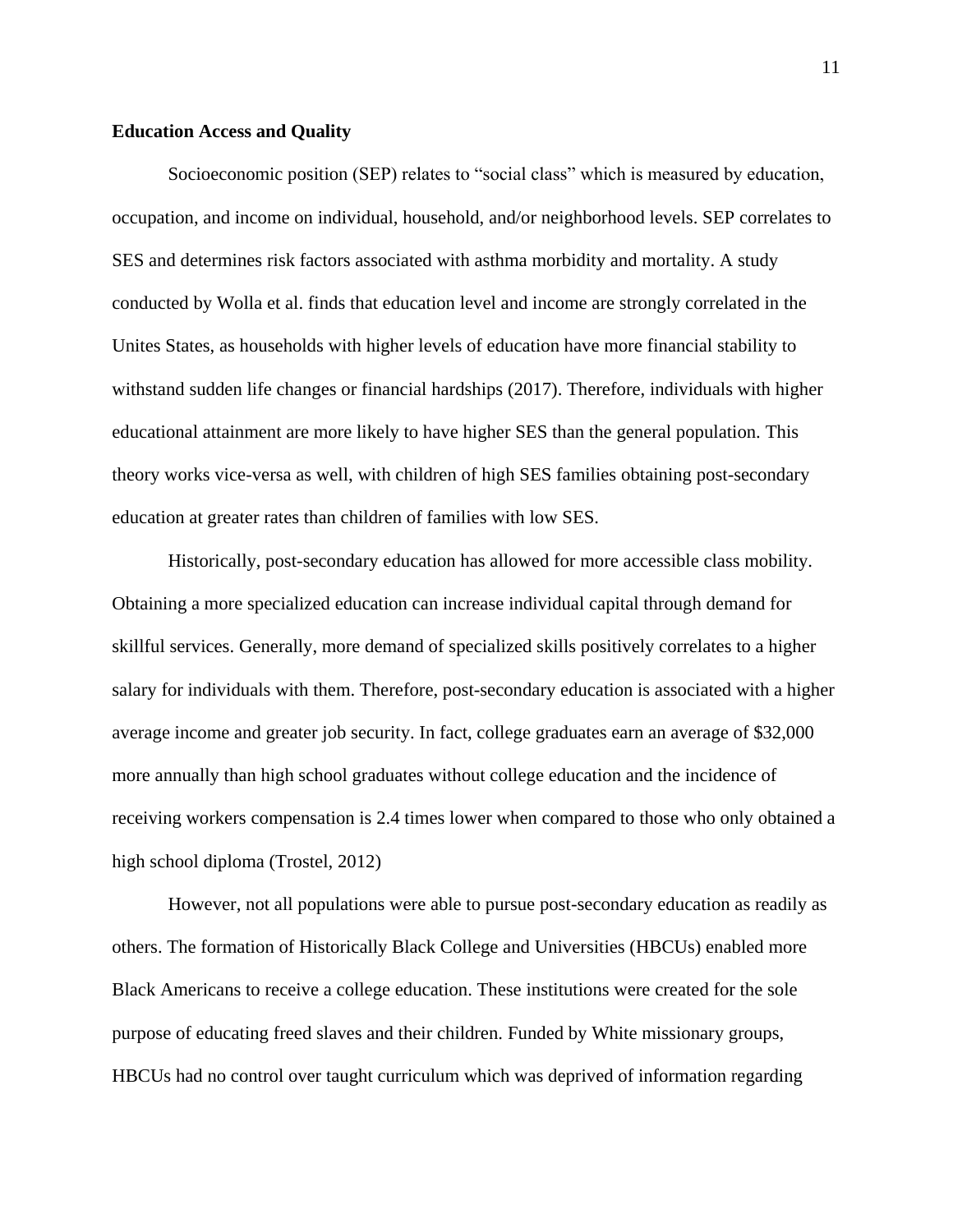African culture and ideals, and instead focused on White, European, and Western values.<sup>27</sup> HBCUs lacked in financial resources and many public HBCUs received land grants which limited education to vocational training, which, at the time, was regarded as a lower-level education. The 1896 court case of Plessy vs Ferguson ruled that all educational institutions should remain, "separate but equal", however public White institutions received 26 times more state funding than public HBCUs (Daring-Hammond, 1998). In 1954, the United States Supreme Court's historic decision in Brown vs Board of Education ruled segregation of education institutions unconstitutional and restricted the distribution of federal funds to segregated schools. This monumental decision was thought to increase the quality of education afforded to Blacks, however a high percentage of Blacks still attended racially segregated schools and integration occurred at a slow rate.

In contrast, in an analysis of primary and secondary educational institutions, two-thirds of minority students attend schools that are predominantly minority and located in urban areas. Class sizes in urban areas are generally larger than schools in the suburbs and the qualifications of teachers vary greatly. For example, students in poorer school districts are less likely to have a teacher that has a higher-level degree in their area of teaching(Daring-Hammond, 1998). Inconsistencies in education, lower-tier curriculum, and inadequate funding of schools in urban areas continues to make the transition to post-education difficult and in may cases unattainable. (Daring-Hammond, 1998).

#### **Social and Community Context**

Injustices stemming from systemic racism have been at the forefront of political and social debates about police reform for some time. Disproportional efforts of policing, pre-trail detention, sentencing, parole, and post-parole are made onto Black communities. These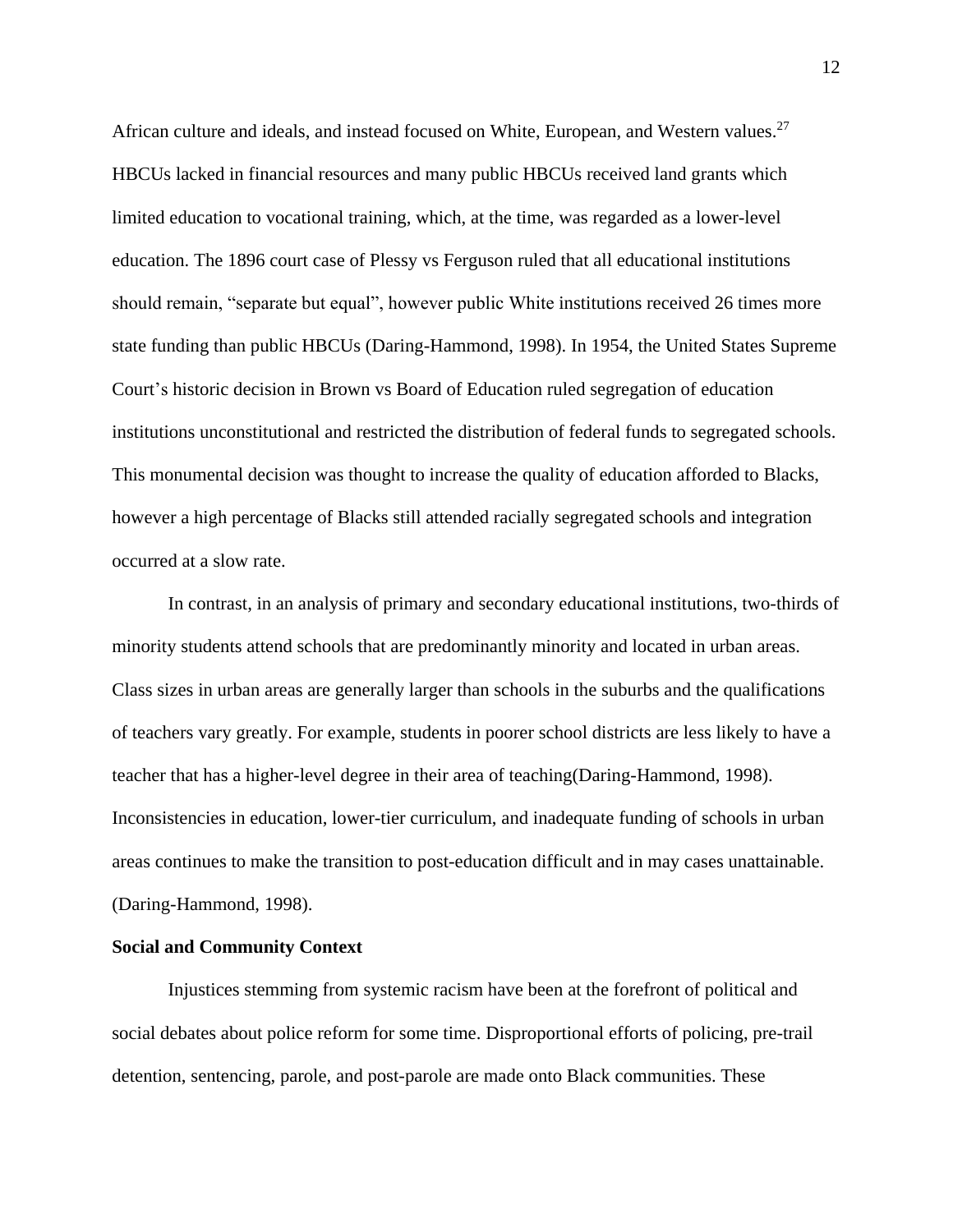inequitable processes see that Black Americans are incarcerated at a rate 5 times that of White Americans and receive longer sentences (Maness et al., 2021). In addition to inconsistencies in policing, Blacks are more likely to experience excessive police force than any other race group (Maness et al., 2021). In fact, Black men face a 1:1000 risk of being killed by a police officer in comparison to 1:2000 for all race groups (Edwards et al., 2019). Police practices such as the "Stop and Frisk" laws are disproportionately administered on Blacks and the perpetration of black equaling deviance has caused continued trauma and phycological stress on Black communities. Mass incarnations of Black Americans has caused a phycological, economical, and emotional difficulties for the families experience it and the Black community as a whole.

### **DISCUSSION**

Asthma is characterized as a multivariable disease that is influenced by the social determinants of health (SDOH) outlined by the Health and Human Services (HHS): economic stability, education access and quality, healthcare access and quality, neighborhood and built environment, and social and community context. By conducting a literature review in regard to SDOH it can be determined that each domain plays a large role in the shaping of asthmatic disease outcomes. Additionally, analyzing existing SDOH commonly experienced by Black Americans, a population disproportionally effected by asthma morbidity and mortality, allows for a deeper dive into past discriminatory laws and policies that ultimately shaped the present experiences of many Blacks today. This analysis supports the theory that these discriminatory policies and laws have negatively impacted the present socio-economic status (SES) of many Black Americans. SES has major effects on the SDOH experienced by an individual and/or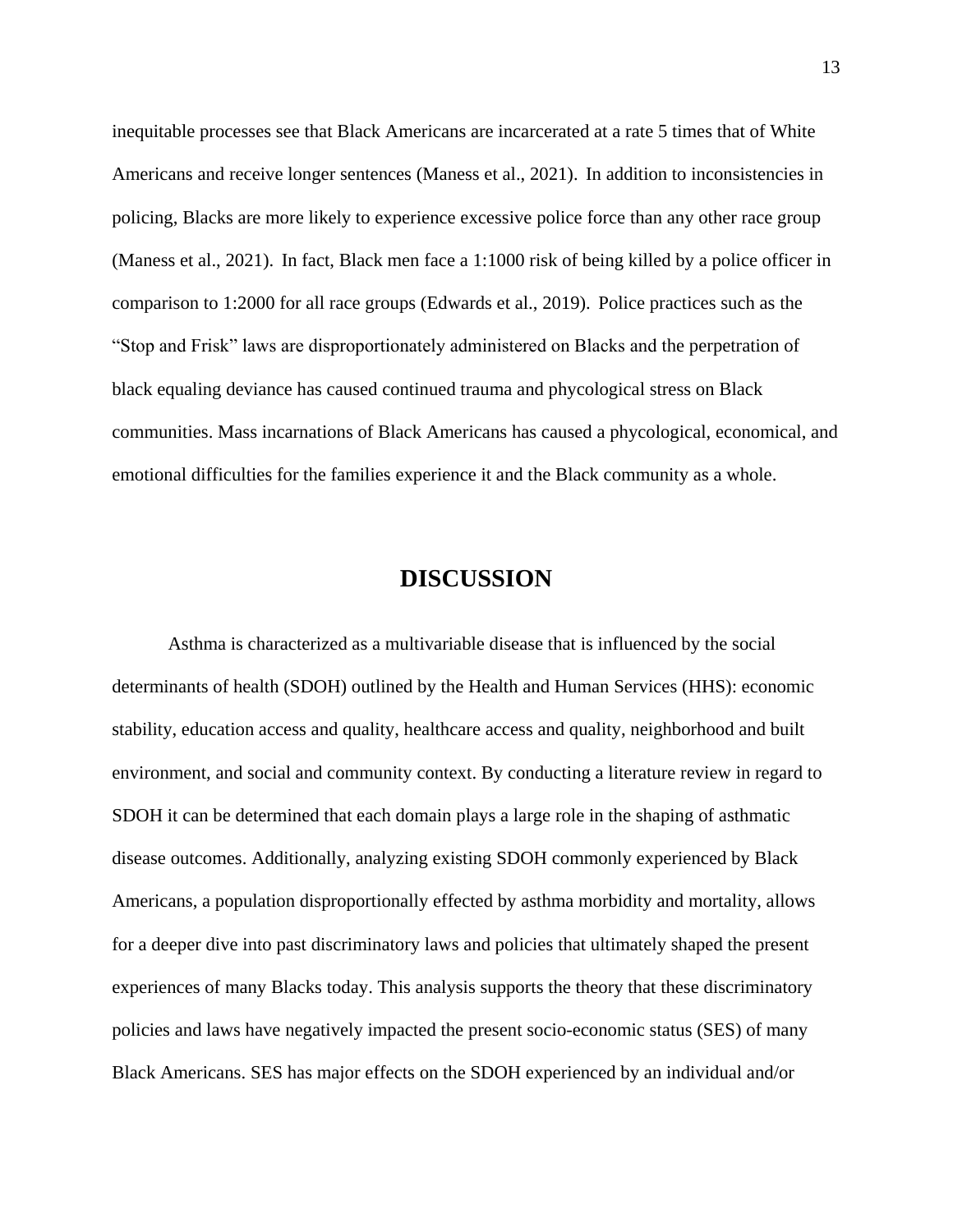population. Many Black Americans disproportionally experience low SES, more than other race group, which negatively impacts the SDOH experienced by this population. The cumulation of these SDOH can have a stark impact on asthma morbidity and mortality in Black Americans.

Research supports the idea of past discriminatory laws and policies effecting wealth trajectories of Black Americans. The effects of segregation and redlining deprived Black communities of access to education and homeownership causing a gap in wealth in comparison to White counterparts. The ramifications of inequality can be seen presently, as a disproportionate number of Black Americans live-in low-quality housing and/or neighborhoods with poor air quality due to proximity to large urban centers, industrialized zones, and/or landfills. Above average rates of violence coupled with disproportional policing of Black neighborhoods may induce daily physiological stressors which in turn decrease drug adherence and contribute to gaps in primary care. Lack of resources and funding discourage many medical facilities from operating in Black neighborhoods, making healthcare access less accessible for people without secure transportation. Obtaining a higher education is often thought as a way to transcend into higher SES, however many Blacks have difficulty funding a college education and must rely on loans and minimal, if any, family support to do so (Meschede et al., 2017). In addition, a longitudinal study by Meschede et al. (2017) concluded that White-college educated households gained wealth and Black-college educated households lost wealth after controlling for number of years post-graduation (Meschede et al., 2017). This information supports the idea that college educated Blacks may experience lower SES than that of non-college educated Blacks. It is likely that college educated Blacks supply financial assistance to family members of lower SES, thus hindering their own wealth accruement (Meschede et al., 2017) Compounding negative factors such as financial barriers, poor housing, air pollution, stress, lack of medical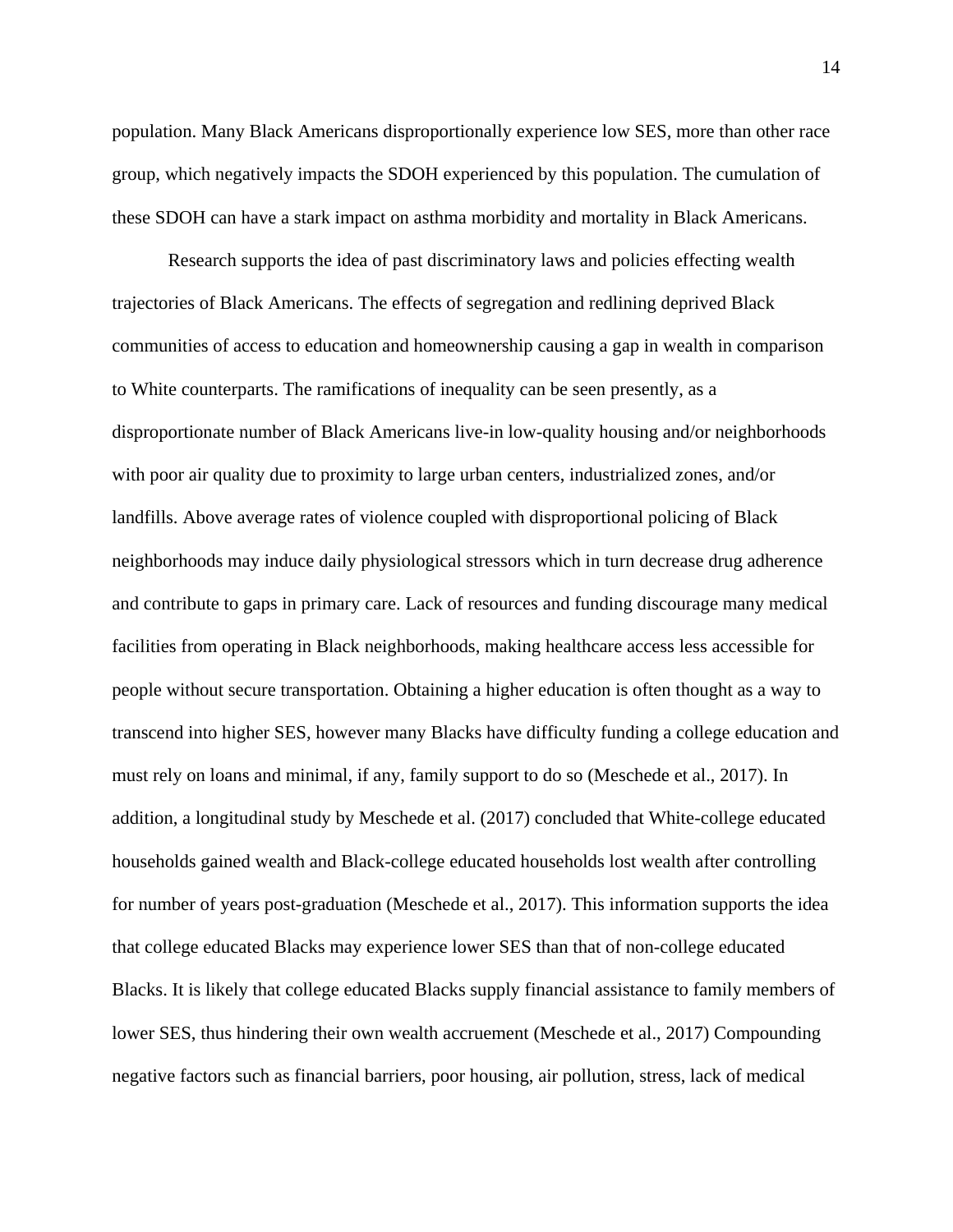care, and inaccessibility to post-secondary education serve as compounding factors that can exacerbate underlying disparities in asthma morbidity and mortality in Black Americans.

This review contributes to a clearer understanding of the factors contributing to Black Americans having 1.25 the asthma prevalence rate and twice the mortality rate of the US general population. The understanding of the SDOH factors that effect Blacks should be taken into consideration when constructing public health policies. More recently, The New Green Deal, submitted by Alexandria Ocasio-Cortez, outlines the need for improvement in pre-existing infrastructure throughout the country, ensuring housing equity for all Americans. The document explicitly calls for the promotion of justice and equity in poor and minority communities through upgrades in preexisting infrastructure. Additionally, it also aims to address climate change, a factor to consider when discussing air pollution and  $\Omega_3$  levels in areas of urban sprawl, which is likely to reduce overall asthma morbidity and mortality. In a way the New Green Deal addresses the ramifications of redlining and segregation in the United States by acknowledging the need for safe, affordable, and adequate housing and the need to strengthen economic, social, and environmental well-being in vulnerable communities. Anti-discrimination clauses are scattered throughout the proposal, with emphasis on creating high quality jobs and advancement opportunities for all Americans.

Until the utopian ideals of the New Green Deal are implemented, there should be continued focus on the pursuit of equity for all Americans. When discussing the outcomes of Black patients in regard to SDOH, it is clear that there is much work to be done. Public Health officials can help propose policy that will mitigate the disparities in SDOH that Black Americans may face throughout a life course, thus lowering rates of asthma morbidity and mortality within this population. With regards to health care, there should be change in the way care is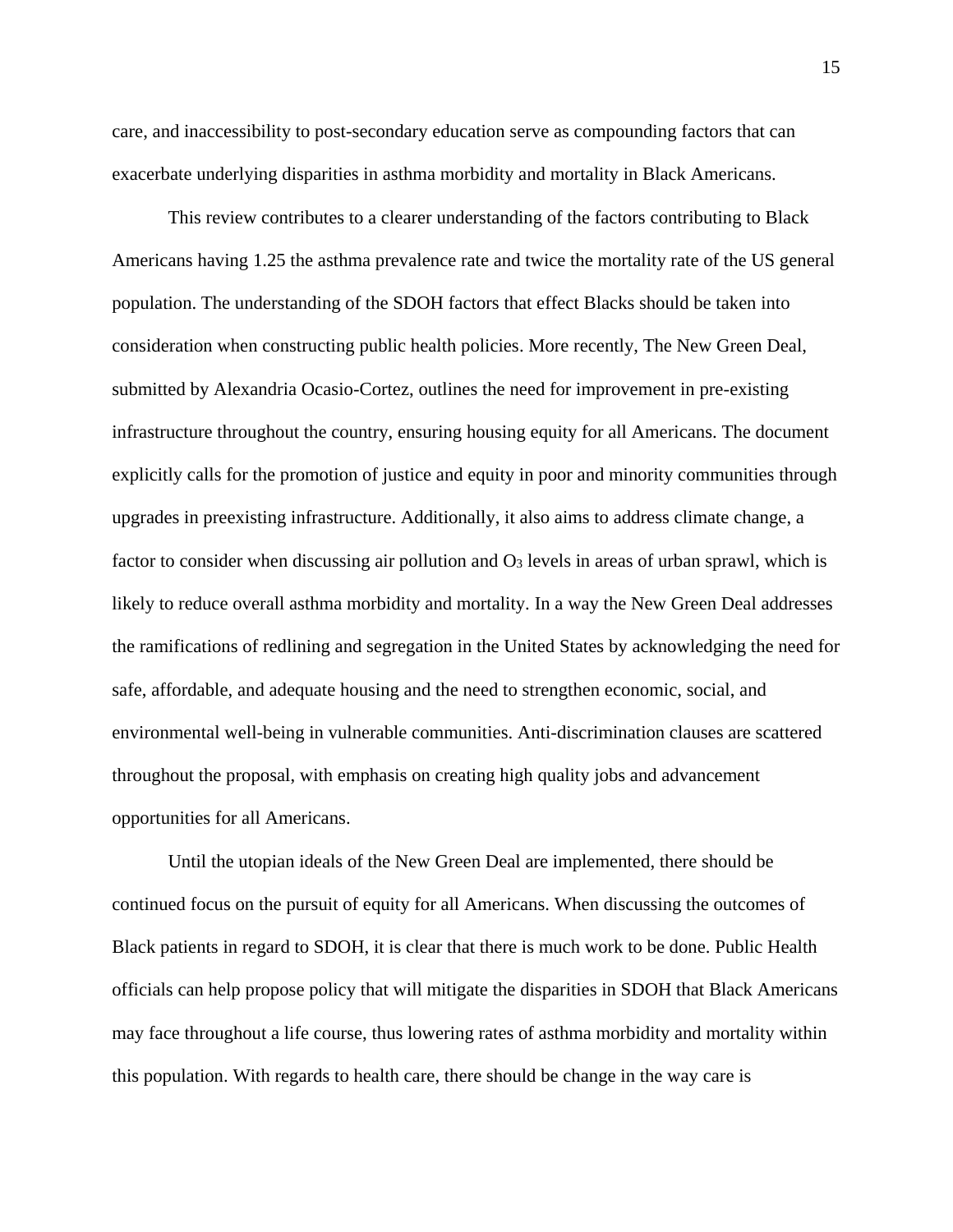administered to vulnerable populations. The quality and accessibility of healthcare should not waiver base on the location of a facility. Furthermore, there should be adequate funding for facilities that disproportionally see more patients with public health insurance. The increase of primary care physicians (PCPs) in Black neighborhoods is likely to drastically improve the health of all residents. The current lack of medical facilities within Black neighborhoods creates an alienation of medicine within the community, which in turn builds distrust and skepticism within this population. Combating the growth of "medical deserts" in Black neighborhoods will increase economic growth and improve the health outcomes for asthmatic patients.<sup>8</sup>

Although much of the literature provided adequate analyzations of data, there were limitations when controlling for compounding variables. There was no account of class transitions from high to low SES or rates of asthma morbidity and mortality among Blacks with high SES. Additionally, the studies reviewed did not compare the outcomes of Blacks with low SES to those of high SES. This supporting data would help express commonalties, treatment, and etiology of disease regardless of SES. This may include shared access to social networks, similar quality of healthcare treatment, and similarities in quality of environment. Therefore, it is beyond the scope of this study to infer the health outcomes of Asthmatic Blacks with high SES.

Immunological genetic factors were also not examined. The etiology of disease may play a more profound role in asthma morbidity and mortality in Black patients. If controlling for all confounding variables, there could still be underlying genetic factors that attribute to the formation and worsening of asthma.

16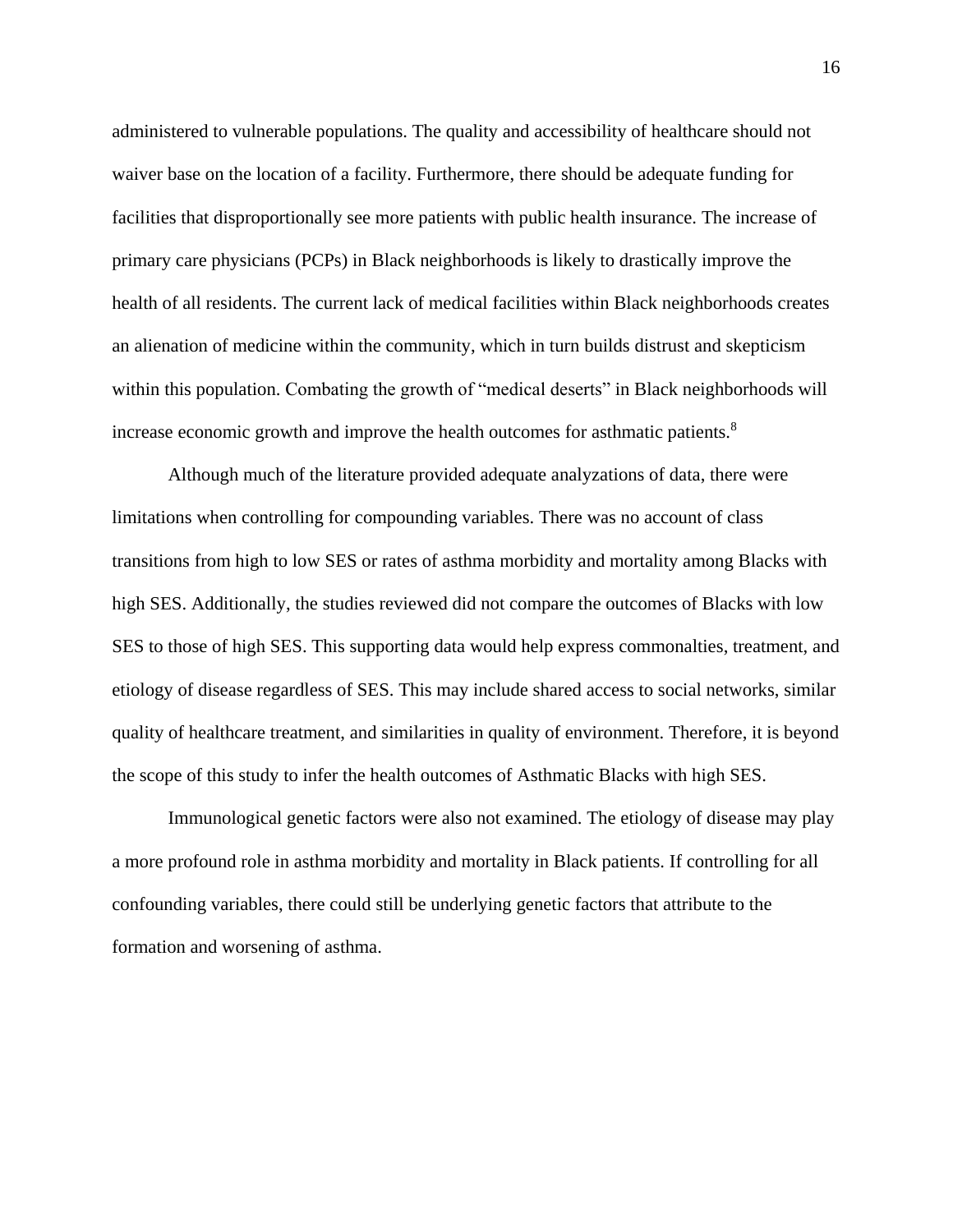# **RECOMMENDATIONS FOR FUTURE STUDIES**

Further studies should analyze associations of medical bias in the care of Black patients and distrust of the medical community in Black populations. Qualitative data, such as surveys, should be used as inclusion or exclusion criteria to control for other variables influencing Asthma morbidity and mortality in Black Americans. Larger samples sizes and more exclusion variables can help narrow inequalities of health to specific SDOH in Black populations. Albeit this would not allow for generalizations on the disparities in all Black communities, but rather a specific geographical area.

The results of the New Green Deal are likely to bring major changes in housing, environmental quality and economic opportunity for many Americans. Future studies will benefit by drafting data and comparing past variable outcomes to future variable outcomes. It would be interesting to draw comparisons on trends before and after these large changes take place and how they have effects on Black communities in America.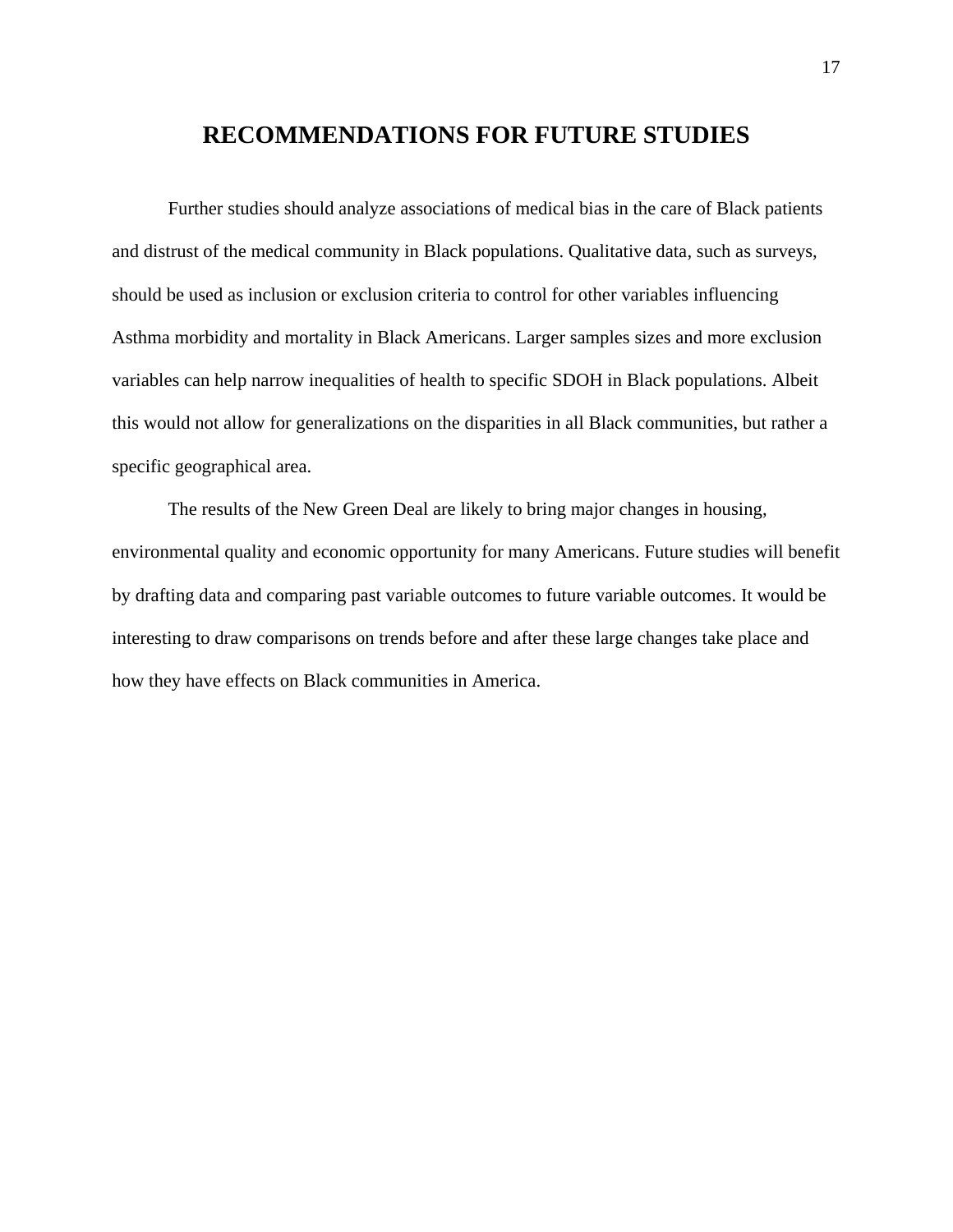#### **REFERENCES**

- 1. Akinbami, L. (2015). *Products - health E stats - asthma prevalence - 2003-2005.* Retrieved April 9, 2021, from <https://www.cdc.gov/nchs/data/hestat/asthma03-05/asthma03-05.htm>
- 2. Aveyard, P., Gao, M., Lindson, N., Hartmann-Boyce, J., Watkinson, P., Young, D., et al. (2021). Association between pre-existing respiratory disease and its treatment, and severe COVID-19: A population cohort study. *The Lancet Respiratory Medicine,* doi:[https://doi.org/10.1016/S2213-2600\(21\)00095-3](https://doi.org/10.1016/S2213-2600(21)00095-3)
- 3. Beck, A. F., Huang, B., Chundur, R., & Kahn, R. S. (2014). Housing code violation density associated with emergency department and hospital use by children with asthma. *Health Affairs (Project Hope), 33*(11), 1993-2002. doi:10.1377/hlthaff.2014.0496 [doi]
- 4. Centers for Disease Control and Prevention. (2019). *Most recent national asthma data. U.S. department of health and human services. .*[https://www.cdc.gov/asthma/most\\_recent\\_national\\_asthma\\_data.htm](https://www.cdc.gov/asthma/most_recent_national_asthma_data.htm)
- 5. Darling-Hammond, L. (1998). *Unequal opportunity: Race and education.*1. <https://www.brookings.edu/articles/unequal-opportunity-race-and-education/>
- 6. Edwards, F., Lee, H., & Esposito, M. (2019). Risk of being killed by police use of force in the united states by age, race-ethnicity, and sex.*Proceedings of the National Academy of Sciences of the United States of America, 116*(34), 16793-16798. doi:10.1073/pnas.1821204116
- 7. Gaskin, D. J., Dinwiddie, G. Y., Chan, K. S., & McCleary, R. R. (2012). Residential segregation and the availability of primary care physicians. *Health Services Research, 47*(6), 2353-2376. doi:<https://doi.org/10.1111/j.1475-6773.2012.01417.x>
- 8. Goseva, Z., Janeva, E. J., Gjorcev, A., Arsovski, Z., & Pejkovska, S. (2015). Role and significance of markers of inflammation in the asthmatic disease. *Open Access Macedonian Journal of Medical Sciences, 3*(4), 630-634. doi:10.3889/oamjms.2015.109
- 9. Gwynn, R. C., & Thurston, G. D. (2001). The burden of air pollution: Impacts among racial minorities. *Environmental Health Perspectives, 109 Suppl 4*, 501-506. doi:10.1289/ehp.01109s4501
- 10. Harper, S. R., Patton, L. D., & Wooden, O. S. (2009). Access and equity for african american students in higher education: A critical race historical analysis of policy efforts. *Null, 80*(4), 389-414. doi:10.1080/00221546.2009.11779022
- 11. Holsey, C. N., Collins, P., & Zahran, H. (2013). Disparities in asthma care, management, and education among children with asthma.*Clinical Pulmonary Medicine, 20*(4), 172-177. doi:10.1097/CPM.0b013e3182991146
- 12. HUD Archives. (2010). *Barriers to minority homeownership.*<https://archives.hud.gov/reports/barriers.cfm>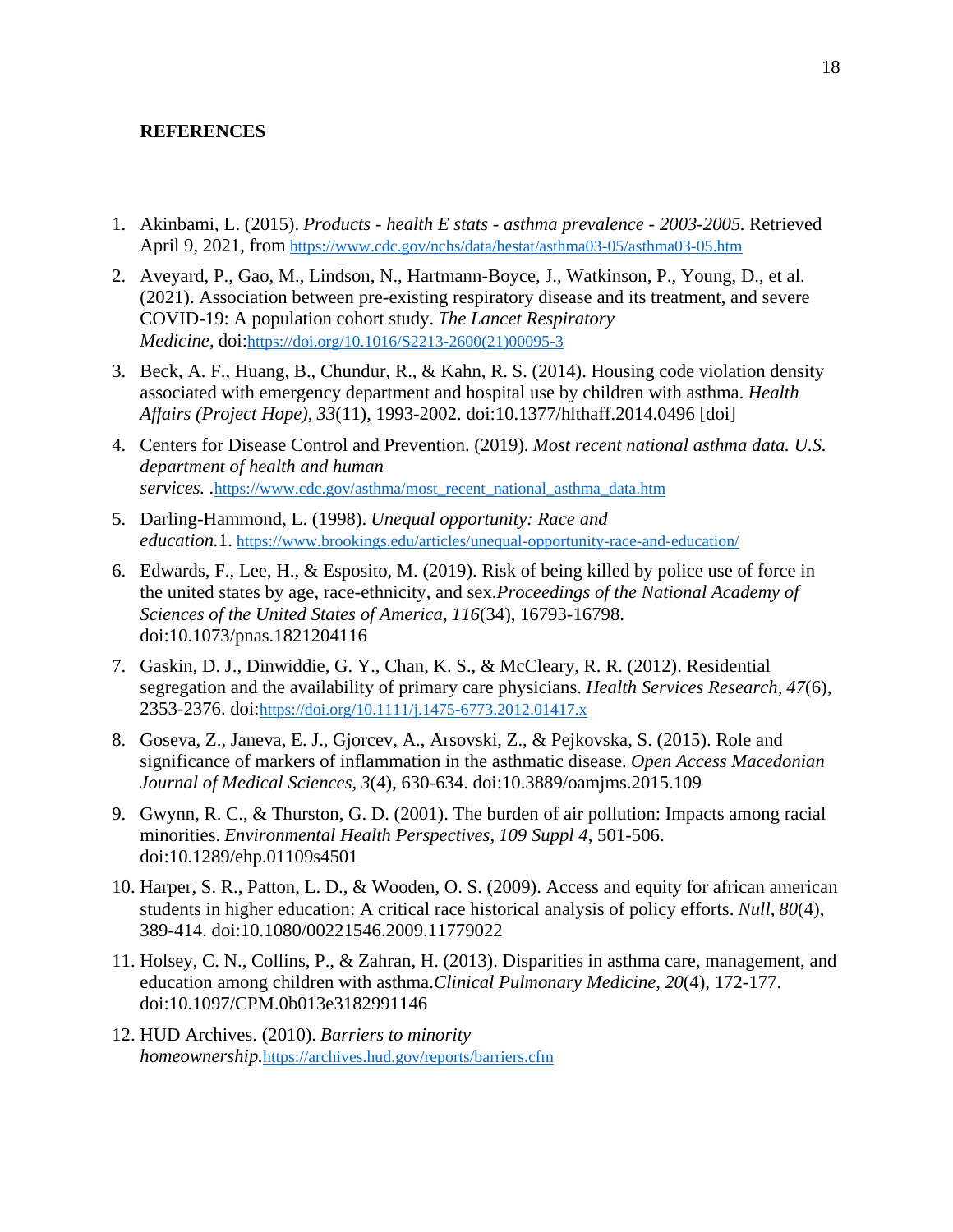- 13. Hughes, H. K., Matsui, E. C., Tschudy, M. M., Pollack, C. E., & Keet, C. A. (2017). Pediatric asthma health disparities: Race, hardship, housing, and asthma in a national survey. *Academic Pediatrics, 17*(2), 127-134. doi:10.1016/j.acap.2016.11.011
- 14. Inserro, A. *CDC study puts economic burden of asthma at more than \$80 billion per year.* Retrieved May 4, 2021, from [https://www.ajmc.com/view/cdc-study-puts-economic-burden-of](https://www.ajmc.com/view/cdc-study-puts-economic-burden-of-asthma-at-more-than-80-billion-per-year)[asthma-at-more-than-80-billion-per-year](https://www.ajmc.com/view/cdc-study-puts-economic-burden-of-asthma-at-more-than-80-billion-per-year)
- 15. Kim, H., McConnell, K. J., & Sun, B. C. (2017). Comparing emergency department use among medicaid and commercial patients using all-payer all-claims data. *Population Health Management, 20*(4), 271-277. doi:10.1089/pop.2016.0075 [doi]
- 16. Maness, S. B., Merrell, L., Thompson, E. L., Griner, S. B., Kline, N., & Wheldon, C. (2021). Social determinants of health and health disparities: COVID-19 exposures and mortality among african american people in the united states. *Public Health Reports (Washington, D.C.: 1974), 136*(1), 18-22. doi:10.1177/0033354920969169 [doi]
- 17. Marcozzi, D., Carr, B., Liferidge, A., Baehr, N., & Browne, B. (2018). Trends in the contribution of emergency departments to the provision of hospital-associated health care in the USA. *International Journal of Health Services : Planning, Administration, Evaluation, 48*(2), 267-288. doi:10.1177/0020731417734498 [doi]
- 18. Meschede, T., Taylor, J., Mann, A., & Shapiro, T. (2017a). "Family achievements?": How a college degree accumulates wealth for whites and not for blacks. *Review, 99*, 121-137. doi:10.20955/r.2017.121-137
- 19. Meschede, T., Taylor, J., Mann, A., & Shapiro, T. (2017b). "Family achievements?": How a college degree accumulates wealth for whites and not for blacks. *Review, 99*, 121-137. doi:10.20955/r.2017.121-137
- 20. Moorman, J. E., Rudd, R. A., Johnson, C. A., King, M., Minor, P., Bailey, C., et al. (2007). National surveillance for asthma--united states, 1980-2004. *Morbidity and Mortality Weekly Report.Surveillance Summaries (Washington, D.C.: 2002), 56*(8), 1-54. doi:ss5608a1 [pii]
- 21. Neal, M. (2010). *Homeownership remains a key component of household wealth september special study for housing economics.*30.[https://www.nahbclassic.org/fileUpload\\_details.aspx?contentTypeID=3&contentID=2150](https://www.nahbclassic.org/fileUpload_details.aspx?contentTypeID=3&contentID=215073&subContentID=533787&channelID=311) [73&subContentID=533787&channelID=311](https://www.nahbclassic.org/fileUpload_details.aspx?contentTypeID=3&contentID=215073&subContentID=533787&channelID=311)
- 22. Perry, A. (2018). *THE DEVALUATION OF ASSETS IN BLACK NEIGHBORHOODS the case of residential property.*1. [https://www.brookings.edu/wp](https://www.brookings.edu/wp-content/uploads/2018/11/2018.11_Brookings-Metro_Devaluation-Assets-Black-Neighborhoods_final.pdf)[content/uploads/2018/11/2018.11\\_Brookings-Metro\\_Devaluation-Assets-Black-Neighborhoods\\_final.pdf](https://www.brookings.edu/wp-content/uploads/2018/11/2018.11_Brookings-Metro_Devaluation-Assets-Black-Neighborhoods_final.pdf)
- 23. Price-Haywood, E., Burton, J., Fort, D., & Seoane, L. (2020). Hospitalization and mortality among black patients and white patients with covid-19. *N Engl J Med, 382*(26), 2534-2543. doi:10.1056/NEJMsa2011686
- 24. Semega, J., Kollar, M., Shrider, E. A., & Creamer, J. F. *Income and poverty in the united states: 2019 current population reports acknowledgments*
- 25. Shapiro, T. M., Meschede, T., & Osoro, S. (2013). The roots of the widening racial wealth gap: Explaining the black- white economic divide. *Institute on Assets and Social Policy,*